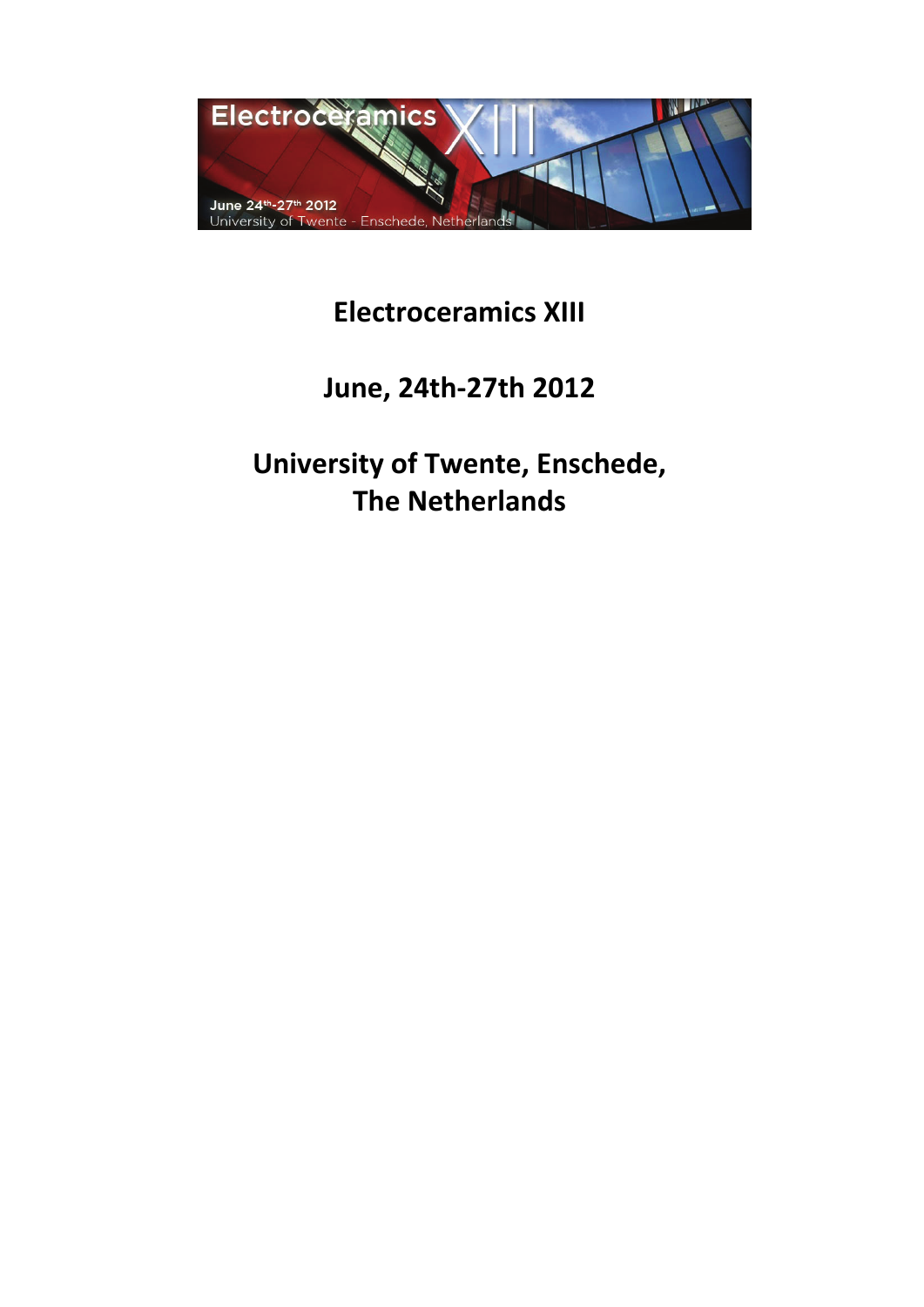#### **Optimization of La2NiO4 cathode for SOFC**

P.132

Bernard A. Boukamp, Nicolas Hildenbrand and Dave H.A. Blank University of Twente, Dept. of Science and Technology & MESA<sup>+</sup> Institute for Nanotechnology, P.O. Box 217, 7500AE Enschede, The Netherlands

The commercialisation of Solid Oxide Fuel Cells requires stable and cheap components. Although La<sub>0.6</sub>Sr<sub>0.4</sub>Co<sub>0.2</sub>Fe<sub>0.8</sub>O<sub>3-δ</sub> is an excellent cathode material, it suffers from Crpoisoning by the metallic CroFer interconnect, which has led to a search for Cr-resistant cathode materials. One of the possible candidates is  $La_2NiO_4$  (LNO), a layered compound with high (2-D) ionic conductivity and high surface oxygen exchange rate. The influence of microstructure on the electrode properties are investigated with impedance spectroscopy. Addition of a dense LNO-layer by Pulsed Laser Deposition between electrolyte and the porous, screen printed LNO electrode significantly lowers the electrode polarisation. Interpretation of the impedance analysis indicates that the electronic resistance of the LNO-electrode is a performance limiting factor. It is also evident from the observation of a predominant Gerischer contribution to the impedance of the porous cathodes that surface diffusion of (possibly charged) oxygen species is the main oxygen transport mechanism. The cathode with the 800 nm LNO-PLD layer can be modelled with a previously developed model for a dense layer electrode where the oxygen exchange rate is modified by the porous LNO structure on top of the layer.

#### P.133 **Electrical Properties Of Pb(Zr0.52Ti0.48)O3 Ceramics Measured at High Frequency**  Juliewatty J. M.<sup>1, a</sup>, N. S. A. Sharif <sup>2, b</sup> and W. A. W. Yusoff<sup>3, c</sup> <sup>1, 2</sup>, School of Materials and Mineral Resources Engineering, USM Engineering Campus, 14300 Nibong Tebal, Penang, Malaysia, <sup>3</sup>Faculty of Manufacturing Engineering, UMP Kampus Pekan, 26600 Pekan, Pahang, Malaysia

High planetary mill has been used successfully to produce lead zirconate titanate  $Pb(Zr_{0.52}Ti_{0.48})O_3$  using commercial mixtures of PbO, ZrO<sub>2</sub> and TiO<sub>2</sub> powders. The milled powders were studied by X-ray diffraction (XRD) and Scanning Electron Microscope (SEM) for phase formation and microstructure characterization. The X-ray diffraction (XRD) patterns indicate that the perovskite phase of PZT was formed after milled for 40 hours. After samples were sintered at 950 °C for 1 hour, the analysis proved the formation of  $Pb(Zr_{0.52}Ti_{0.48})O_3$  single phase. According to SEM results, the grain sizes of the powders have been estimated to be ~200 nm while after sintered a dense and clearly uniform grain size were observed to be about ~2µm. Dielectric properties were measured at frequency range of 1 MHz to 1 GHz. It was found that the dielectric constant of PZT ceramics to be  $\sim$ 7000, meanwhile, the dielectric loss is  $\sim$ 0.04 measured at 1 MHz. Moreover, results also indicate that high planetary mill is an effective technique to improve the sinterability of PZT ceramics where the relative density of sintered samples was measured to be about 99.93% from the theoretical density.

P.134

**Influence of growth conditions on PbZr<sub>0.20</sub> Ti<sub>0.80</sub>O<sub>3</sub> thin films** Werner Wessels, Anuj Chopra, Gertjan Koster and Guus Rijnders MESA+ Institute for nanotechnology, University of Twente, Enschede, The Netherlands

We report on growth and ferroelectric properties of epitaxial PbZr<sub>0.20</sub>Ti<sub>0.80</sub>O<sub>3</sub> (001) films. Single phase epitaxial films were grown on vicinal SrTiO<sub>3</sub> (001) and DyScO<sub>3</sub> (110) substrates with a layer of SrRuO<sub>3</sub> as bottom electrode by pulsed laser deposition. In order to investigate the influence of oxygen background pressure on microstructure and

161